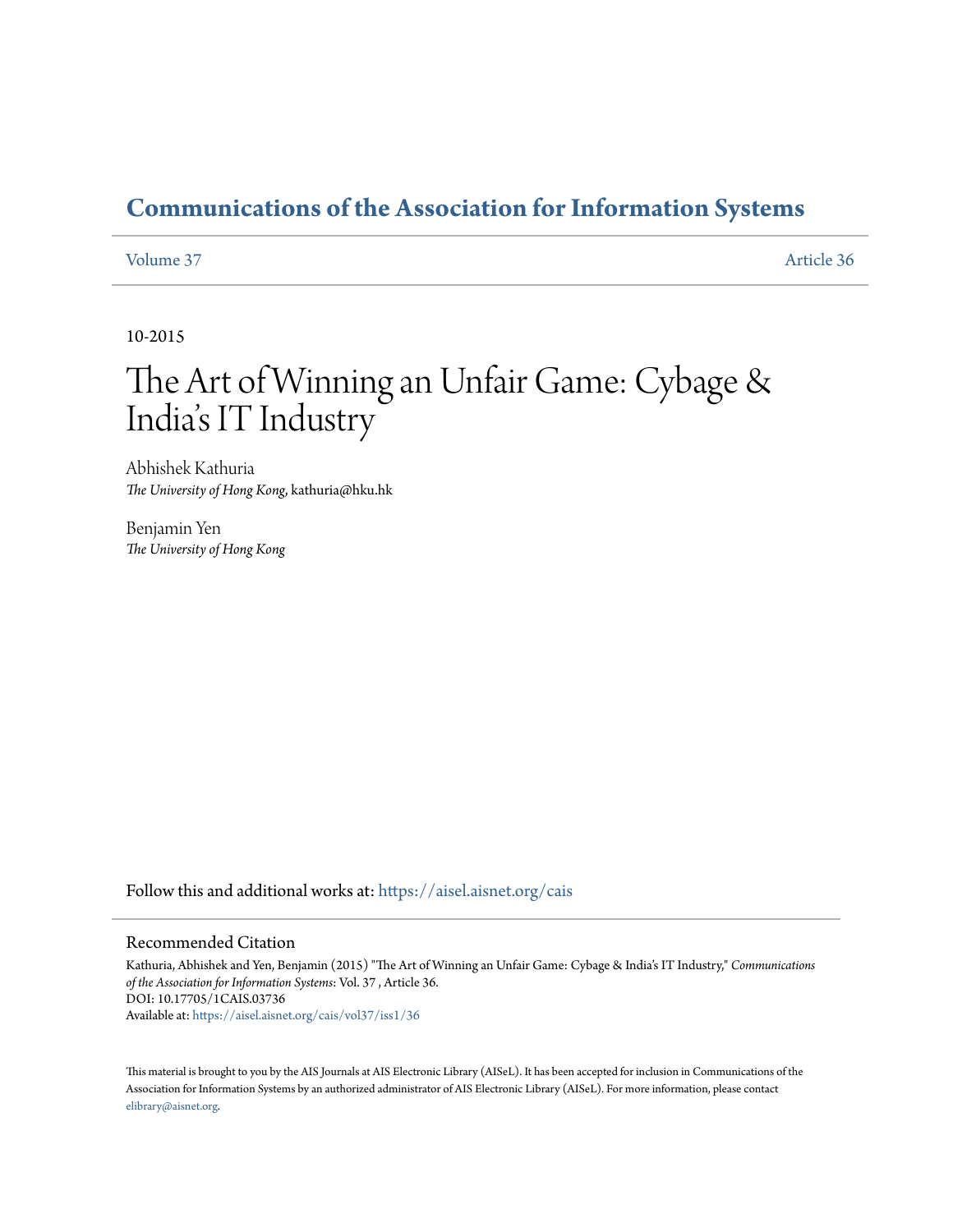

**Teaching Case** ISSN: 1529-3181

# **The Art of Winning an Unfair Game: Cybage & India's IT Industry**

**Abhishek Kathuria** 

School of Business, Faculty of Business and Economics The University of Hong Kong *Kathuria@hku.hk* 

 **Benjamin Yen**  School of Business, Faculty of Business and Economics The University of Hong Kong

#### **Abstract:**

In this teaching case, we consider the challenges and opportunities faced by Cybage, one of the many players in the Indian software and information technology (IT) services sector, as it co-evolved with India's knowledge economy. Despite its small size and a last-mover disadvantage, since its founding in 1994, Cybage had enjoyed growth rates higher than rest of the industry. Had Cybage developed a set of capabilities that differentiated the company from its peers and enabled it to expand from a handful of IT practitioners to a company with nearly 4,000 professionals and a global footprint? Or did Cybage's growth merely reflect the general expansion of India's knowledge economy? In this case , we overview the Indian IT industry's evolution and highlight the concepts of entry timing, IT capabilities, service-dominant logic, and value co-creation by considering questions regarding Cybage's key differentiators and capabilities, avenues of future growth, and the applicability of Cybage's current capabilities to other domains of IT service provisioning.

**Keywords:** India, Outsourcing, Offshoring, Resource-based View, IT Capabilities, IT-enabled Capabilities, Service Dominant Logic, First-Second-Last Mover, Timing of Entry, Value Co-Creation.

Editor's Note: A teaching note for this case can be obtained from kathuria@hku.hk.

This paper underwent peer review. It was received 06/11/2014 and was with the authors 7 months for 2 revisions. The Associate Editor chose to remain anonymous.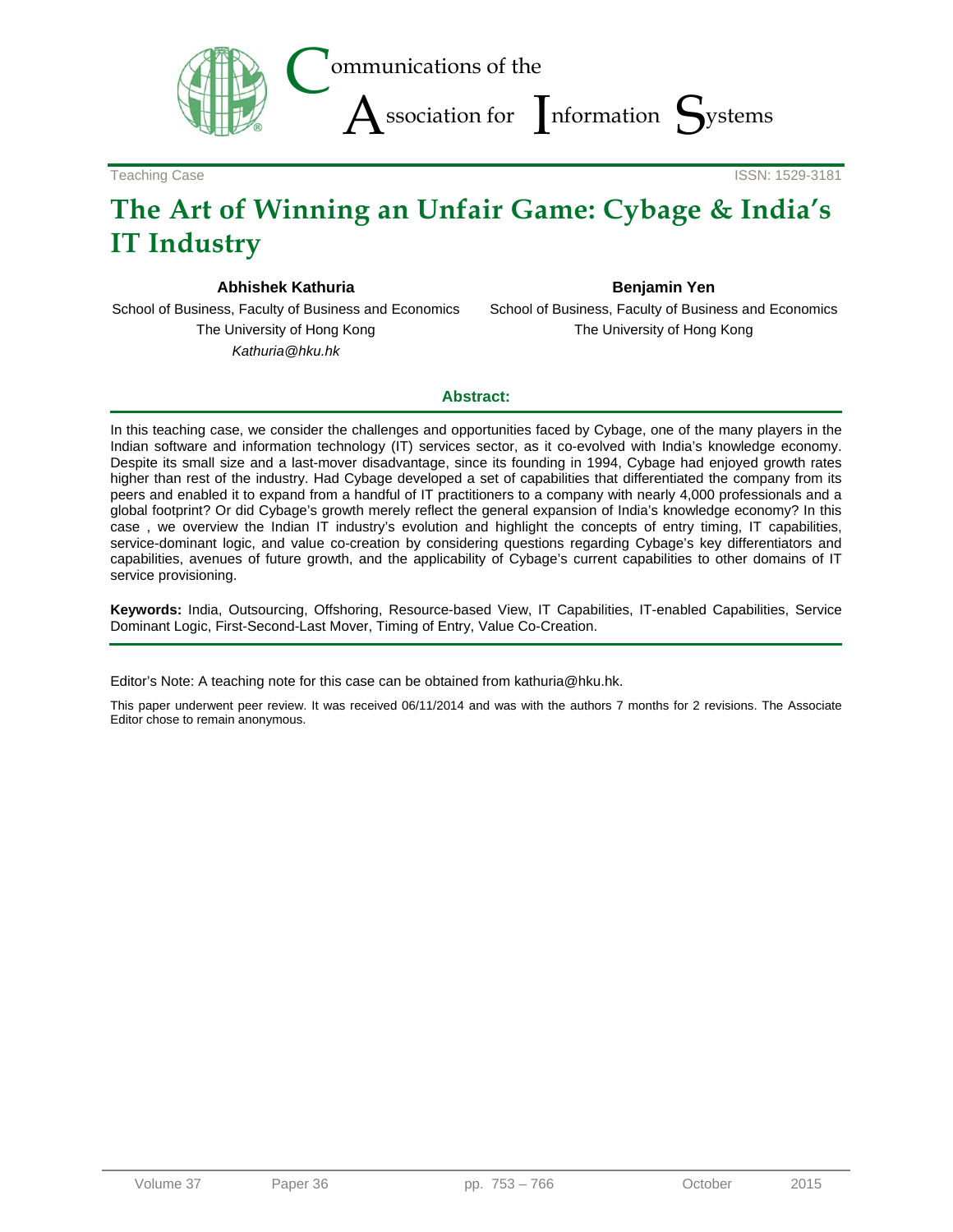*The problem we are trying to solve is that there are rich teams and there are poor teams.* 

*Then there is 50 feet of crap and then there is us.* 

*It's an unfair game.* 

l

l

 $-$ Billy Beane, Oakland Athletics 2001 baseball team GM<sup>1</sup>

# **1 Introduction<sup>2</sup>**

Arun Nathani, the CEO of Cybage, felt the roar of the aircraft's engines and its acceleration as it gathered speed on the runway. As the plane left the ground, he closed his eyes and let his mind wander back to the question that had been bothering him for the past few weeks—the question that was to form the agenda of the strategy meeting he was going to chair on reaching his office in Pune, India, at the end of the flight. The question of whether Cybage's current capabilities and strategy could enable it to continue exceling in the art of winning an unfair game as it entered its third decade of existence.

The art of winning an unfair game had been a key concern for Arun Nathani (Founder and CEO of Cybage) when he launched Cybage, an information technology (IT) services vendor, in 1995:

We can never reach the scale the big companies have because we don't have first-mover *advantage like the other large Indian IT service players. We came to existence when they were already big players. Compared to TCS, even if we grow twice the rate, it will still take us 30 years to catch up.* (Nathani, 2013)<sup>3</sup>

To address this strategic question, in 2005, Cybage launched ExcelShore, its flagship proprietary and patent-pending business management software system. For almost a decade, ExcelShore had enabled the company to leverage and manifest its thought leadership in the global IT service industry and, thereby, compete against the large, established Indian IT services firms:

*Leveraging ExcelShore imbibes operational excellence into the DNA of our IT service offerings, i.e. how efficient our services can be provided so that per unit price, we can deliver better quality, better consistency, and peak performance.* (Nathani, 2013)

Headquartered in Pune, India, Cybage was one of the plethora of players in the Indian IT software and services sector. Despite the intense competition in this industry, over the past two decades, Cybage has expanded from a handful of IT practitioners to a company with a global footprint of nearly 4,000 professionals. Cybage enjoyed a compound annual growth rate (CAGR) greater than 15 percent in the past five years, which compares favorably both to the industry's top five providers' average growth rate of 13.3 percent between 2011 and 2012 (Shetty, 2013) and to the growth of the IT industry as a whole (see Figure 1). However, Nathani questioned whether Cybage's growth was attributed to the general expansion of India's knowledge economy or whether Cybage had developed a set of capabilities that differentiated the company from its peers. What were these capabilities and was ExcelShore responsible for some of these? Were these capabilities and the ExcelShore-based strategy the key to the art of winning an unfair game?

l 1 Billy Beane's speech from *Moneyball*, a biographical sports drama adopted from *Moneyball: The Art of Winning an Unfair Game* by Michael Lewis.

<sup>2</sup> We have prepared this case as the basis for class discussion rather than to illustrate either effective or ineffective handling of an administrative situation. We do not intend that statements herein be excerpted as fact outside of the class discussion.

We source all quotes attributed to Arun Nathani from personal communication and teleconferences held in 2013 unless otherwise specified. We thank him for his cooperation and willingness to examine his management perspectives and practices.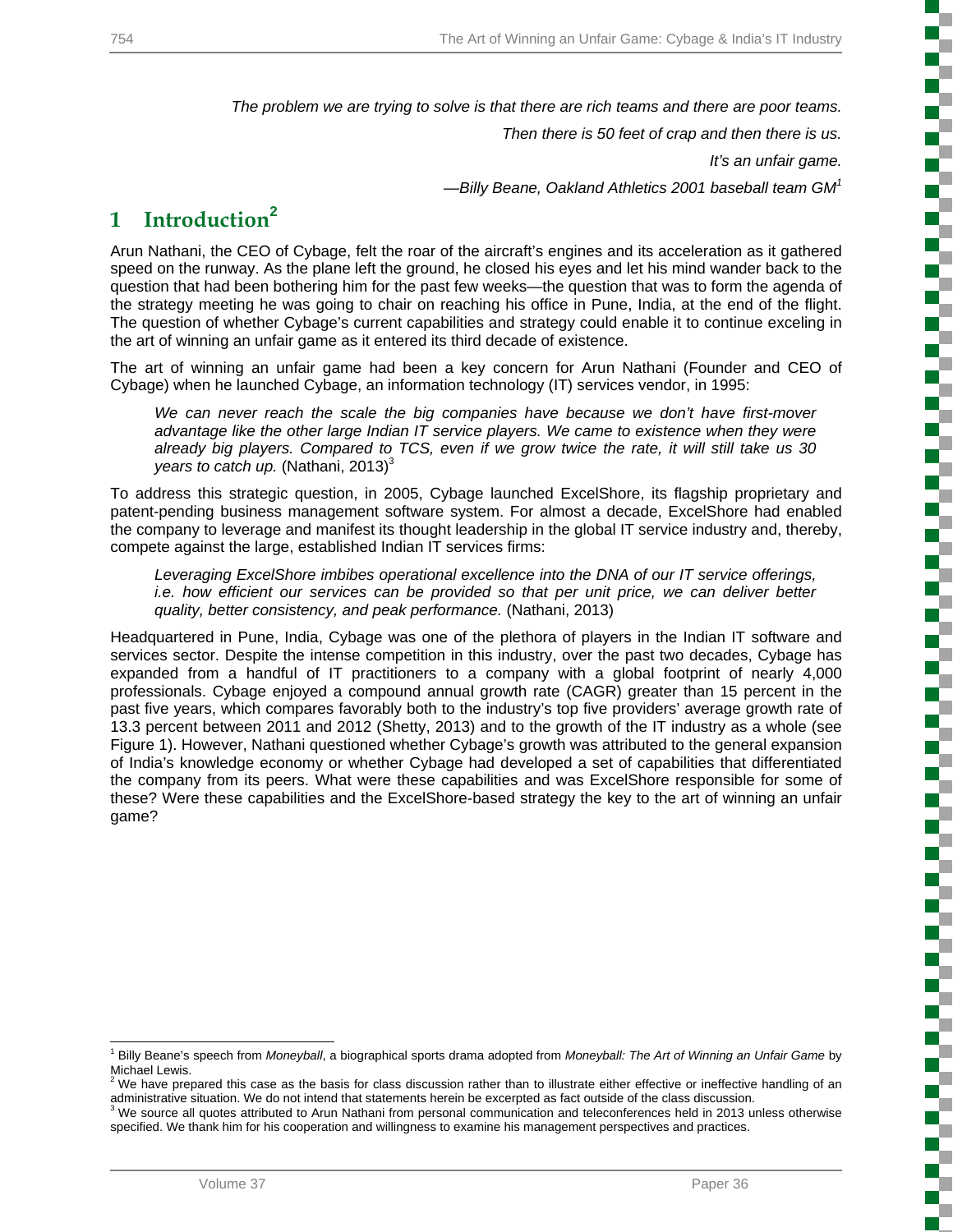

**Figure 1. Comparative Growth Rates (Cybage) <sup>4</sup>**

# **2 India's Knowledge Economy**

India had long been an agrarian economy with a nascent service sector. In the mid-1980s, the Indian Government began to encourage foreign investment in technology by removing tariff and quota barriers. Over the following decades, the Indian knowledge economy consisting primarily of information technology (IT) services, information technology-enabled services (ITeS), and business process outsourcing (BPO) services witnessed a high rate of growth and wide reaching transformation (Kathuria, Porth, Kathuria, & Kohli, 2011). The Indian technology workforce outcompeted peers elsewhere in Asia and Eastern Europe in attracting technology-savvy Western firms for performing activities related to technologies and information production and dissemination due to three main reasons: the inherent cost arbitrage advantage granted by virtue of global foreign exchange rates, high educational standards of young Indian programmers, and these programmers' command of English (Khuntia, Saldanha, & Kathuria, 2014). This phenomenon become well known as offshore outsourcing or simply offshoring.

The year 2000 computer date problem (a.k.a. "Y2K" projects) was a crucial trigger leading to an unprecedented wave of outsourcing demand in India to supplement the inadequate supply of programming work in developed markets. Y2K work gave Indian companies the resources, international credibility, and project management skills to progress to more-complex and higher-value contracts. Between 1990 and 1999, the annual growth rate of the Indian IT industry was more than 50 percent, which gave rise to star performers such as Infosys, Wipro, NIIT, Satyam, Tata Infotech, Pentafour, and Tata Consultancy Services (Guha & Taylor, 1999). These companies were grouped in what was then known as the tier 1 league<sup>5</sup>. To take advantage of these trends, by the late 1990s, several U.S.-based firms had also set up set up their own development facilities in India (e.g., Perot Systems, Cognizant, and Mphasis). However, rapid growth was accompanied by sceptics who questioned whether the growth could be sustained once Y2K projects were completed. Several factors validated sceptics' viewpoints at the time: the low-quality state-owned telecommunications infrastructure, the 25 to 30 percent rise in wages of the talented pool of programmers, and inevitable increase in competition due to an increasing number of IT firms who were all betting high on the growth brought by the technological advancement of the Internet and e-commerce businesses.

Despite these concerns, over the next two decades, some market participants grew ever bigger while others disappeared due to the consolidation process. In 2004, Nasscom, the association for the Indian IT & BPO industry reported that the industry had matured because a large number of mergers and acquisitions were documented and India's knowledge economy was hailed as the world's back-office. By 2012, major Indian IT companies had started reporting significant decline in the enterprise value/earnings before interest, tax, and amortization measures and declining growth in sales and profit (Newsfactor, 2012). Market analysts saw these results as reflecting the fact that Indian IT companies were at an

l

 $4$  More information on the ExcelShore model can be found on the Cybage website at http://www.cybage.com/pages/excelshore/excelshore.aspx

<sup>&</sup>lt;sup>5</sup> Nasscom, the Association for Indian IT & BPO Industry, provides a ranking of Indian IT companies at http://www.nasscom.in/industry-ranking. In 2014, Tier 1 included 11 companies, which together accounted for 40 percent of industry revenue.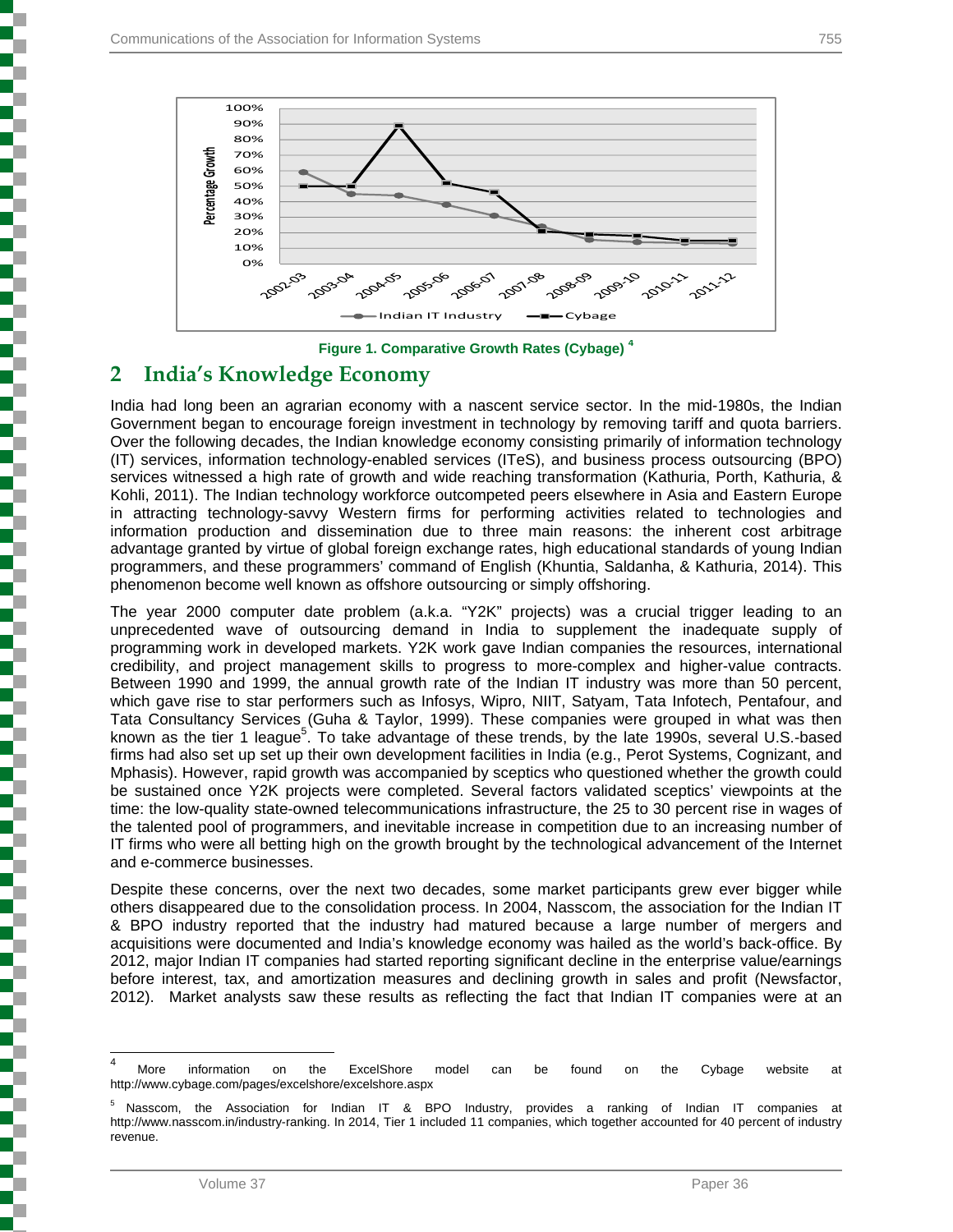E.

ā

ĺ

Ì

T 2

į

ì

į

ı

Ŝ

r.

į

"inflection point, from which they would continue to grow by working harder but receive nothing or little enterprise value in return.

This slowing growth was a result of several developments. First, there were political interventions and compulsions in developed nations to preserve jobs, which slowed the outsourcing of IT-enabled services. Second, there were new market entrants from other emerging economies. The Indian software industry had traditionally been based on the labor cost arbitrage model in juxtaposition to service providers in developed countries (Budhwar, 2006). However, this model was becoming less sustainable in India as entrants from China, Russia, the Philippines, and South Africa continued to flood the global IT market with low-cost skill services, which was the position that most Indian providers occupied in the IT services value chain. Nevertheless, the Indian IT companies responded to the pressure of global new entrants by setting up captive units or even outsourcing outside of their home country (Kathuria & Konsynski, 2012). Third, an industry shakeout triggered by excess supply and capacity had created downward pricing pressure. Finally, many potential outsourcers set up their captive units in India. These decisions were based on assessments of India remaining a low-cost center in the long run and, thereby, provided greater benefits to own than to rent, brand implications of quality, and possible loss of control over transactions and data.

Nevertheless, despite these obvious indicators of waning times, the IT sector in and by itself formed a powerful modernizing force in India which continued to drive the country's economy. According to Nasscom, the IT industry had exports of USD\$76 billion in the fiscal year 2012 and USD\$86 billion in 2014 and registered growth rates of 10 to 12 percent each year (PTI, 2013). The segment also generated net employment over the past two decades and reached nearly 11 million employed individuals as of 2012.

## **2.1 Service Logic and India's IT Industry**

Between 2000 and 2010, the global IT outsourcing market increased from USD\$119 billion to USD\$425 billion (Teletech, 2011). India's IT industry, comprising more than 15,000 service providers, had a major share of the global market. By 2014, India's IT industry had total revenues of USD\$118 billion, which accounted for 8.1 percent of India's GDP<sup>6</sup>. The company had more than 50 multi-billion dollar and multinational IT companies and over 200 medium-sized to small IT software enterprises in Pune, India, where Cybage's headquarters were located<sup>7</sup>.

The growing importance of IT services was not accidental. Academics had long noticed the phenomenon and coined the concept of service-dominant logic ("S-D logic" or SDL) as compared to the goodsdominant logic ("G-D logic") that was prevalent in the manufacturing-oriented thinking of prior decades. Vargo and Lusch's (2004) theoretical paradigm pointed out the important implication of "the distinction between goods and services as alternative types of products [reflecting] a central aspect of the (goodsdominant) logic orientation" (Vargo, Lusch, & Akaka, 2010; pg 141). Table 1 presents the four foundational axioms of SDL.

#### **Table 1. Foundational Axioms of Service Dominant Logic**

- 1. Service is the fundamental basis of exchange.
- 2. Value is always co-created between service providers and customers.
- 3. All social and economic actors are resource integrators.
- 4. Value is uniquely and experientially determined by the beneficiary.

At heart of the transition of the Indian IT industry was the fact that companies competed to offer greater value to customers at lower cost and strived to differentiate themselves through distinguishable technological, managerial, or operational capabilities in the form of services<sup>8</sup>. The manifold growth that the Indian IT industry witnessed resulted in two parallel trajectories: 1) the extant trajectory of lower knowledge-intensive activities (i.e., the operations-level activities) and 2) the growing trajectory of higher level of specificity, domain expertise, and core activities of the clients' business—the higher knowledgeintensive S-D logic businesses with ever greater reliance on intellectual capabilities.

India's IT industry included BPO, IT services (operations based), software products, ITeS, and e-business. The industry had its roots in BPO, such as low-cost call centers, software and hardware maintenance and

l <sup>6</sup> For details, see http://www.nasscom.in/indian-itbpo-industry<br><sup>7</sup> For details, see http://www.pupe.we/in/?list=it\_seftwere\_com

For details, see http://www.pune.ws/in/?list=it\_software\_companies&s=3 8

 $8$  See Appendix 1 for a taxonomy of IT capabilities.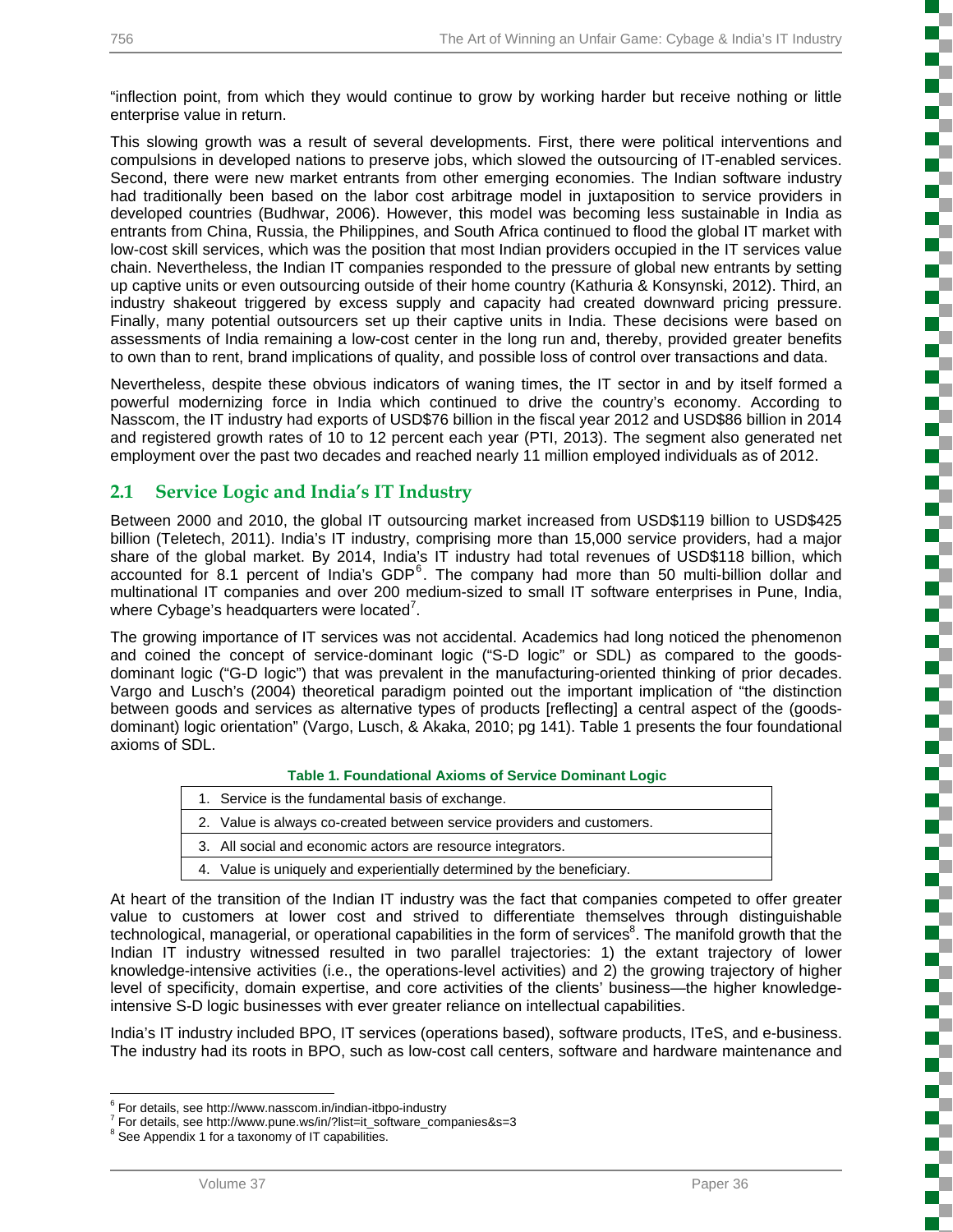other operations-level activities (including network designing and engineering), operation and network management, help-desk operations, and datacenter management. Over time, the industry progressed to more knowledge-intensive and value-adding services because it had matured and industry players accumulated skills and experience. Software development, ITeS, and e-business belonged to the higher level of specificity trajectory and required greater domain expertise and, therefore, higher intellectual capabilities. System conversion and integration, application solution software, system/utility software, and application tools categories together were referred to as software development services. While less intellectually-intensive activities such as software support that relied on a large personnel pool witnessed steady growth, greater growth opportunities at higher levels of the intellectual pyramid, such as in the area of software development, were forming.

# **3 Cybage's Focus on Internal Capabilities and Thought Leadership**

Founded in 1995 and headquartered in Pune, India, Cybage was a brainchild of current CEO Arun Nathani and his brother, Deepak Nathani. Cybage grew from a team of 19 in 1997 to over 3,700 in 2012 to occupy four development facilities in Pune, Hyderabad, and Gandhinagar in India and one in Redmond, USA. It also had five overseas business development offices in New Jersey, Georgia, Texas, California in the USA and London, UK. The company's staff size grew in a moderate pace compared to its financial growth (see Table 2), and the company received a number of industry-respected awards for its outsourcing development service for global independent software vendors.

| Year | <b>Number of employees</b> | Number projects acquired | Revenue in USD\$ (mil.) <sup>9</sup> |
|------|----------------------------|--------------------------|--------------------------------------|
| 1995 | $\overline{2}$             |                          | - Not Available -                    |
| 1996 | 3                          |                          | - Not Available -                    |
| 1997 | 6                          |                          | - Not Available -                    |
| 1998 | 12                         |                          | - Not Available -                    |
| 1999 | 21                         | 1                        | - Not Available -                    |
| 2000 | 89                         | 1                        | - Not Available -                    |
| 2001 | 141                        | 4                        | - Not Available -                    |
| 2002 | 290                        | 12                       | - Not Available -                    |
| 2003 | 489                        | 16                       | 6                                    |
| 2004 | 965                        | 21                       | 9                                    |
| 2005 | 1192                       | 40                       | 17                                   |
| 2006 | 1948                       | 59                       | 26                                   |
| 2007 | 2428                       | 49                       | 38                                   |
| 2008 | 2807                       | 69                       | 46                                   |
| 2009 | 3016                       | 46                       | 55                                   |
| 2010 | 3544                       | 45                       | 65                                   |
| 2011 | 3835                       | 61                       | - Not Available -                    |
| 2012 | 4194                       | 67                       | - Not Available -                    |

#### **Table 2. Cybage Staff, Projects, and Revenues**

## **3.1 Setting up a Differentiated IT Business Model**

In 1995 when we set up, we were a product company for the Internet, not in any particular *industry. We met technology companies in the Silicon Valley, and Farallon Communications who became our long-term friends and contact points. We continued partnering with technology development companies as we grew. In those days offshore development center was a very popular model of work and it usually meant part-developing the software and part-testing it. One of our earliest experiences was to work with Symantec. After we understood the nature of the* 

l <sup>9</sup> Cybage provided information on its revenues.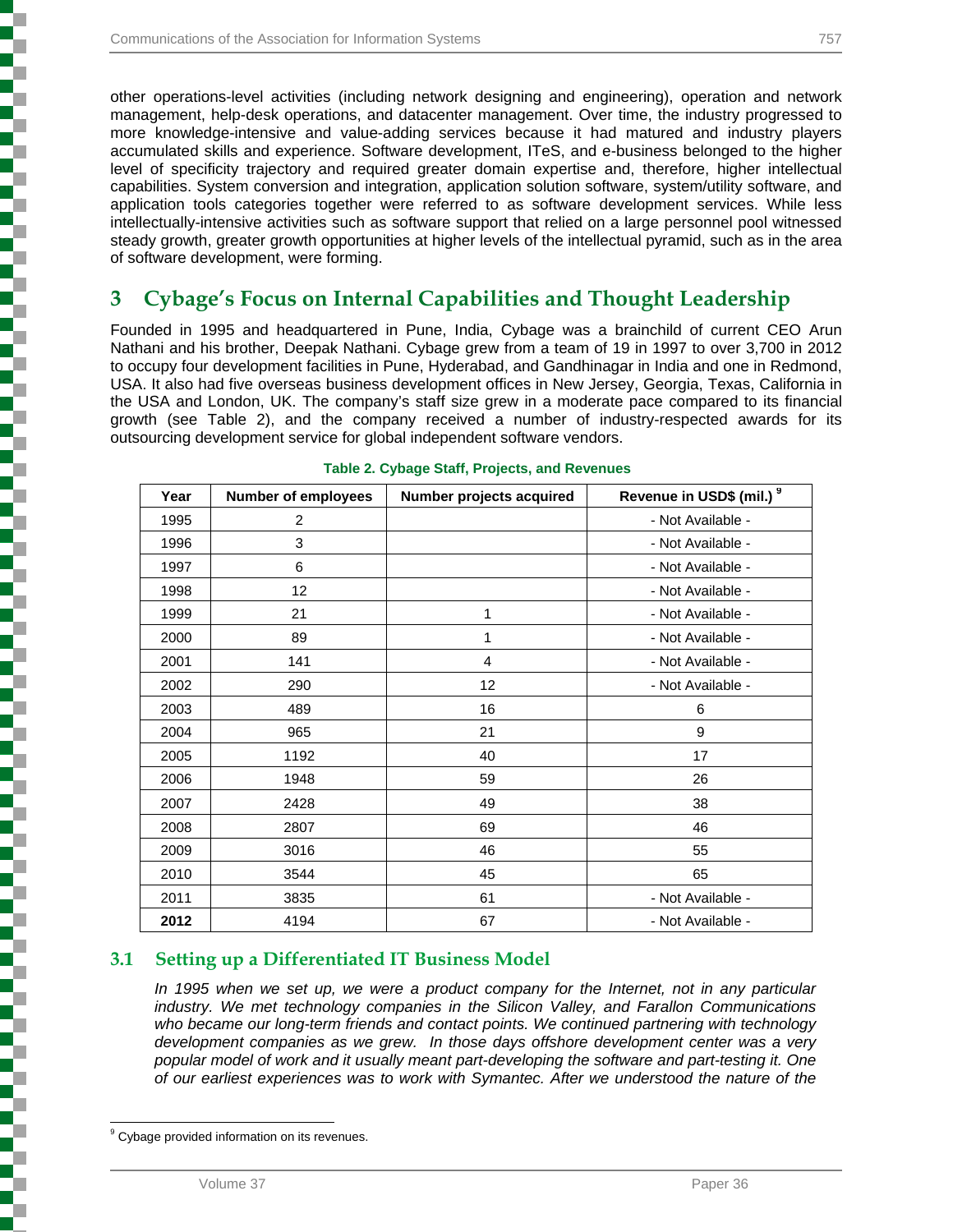5 ç

į

ì

T.

T

s

٣Ē. r.

j

t

ç

*job required, we formed a team called ourselves the ODC, and then we worked directly with Symantec as an extension of their team here in India. In our case, they paid us on the monthly basis, a form of Time and Material relationship as we called it, which was not based on a project priced in one go. The same model has grown in scale, but not changed over the years.*  (Nathani, 2013)

In the first few years, the Nathani brothers worked with Symantec, Google, Microsoft, and Dell and, thereby, gained a credible status as an independent software vendor (ISV). These global technology giants outsourced product development to software vendors such as the Nathani brothers in India and, thus, helped create an upper-stream supplier in the Indian IT value chain. Payment terms for these types of projects were (and continue to be) based on input measured in person hours.

Reflecting the dual trajectory of the Indian IT industry, the Nathanis concentrated their management efforts in developing the higher-end services of Cybage's portfolio. Arun Nathani said:

*We worked as ISVs with companies such as Symantec, Google, Microsoft. We do software development on their products and applications. BPO on the other hand is support work, it's operation-driven. We have 500 people for that, or about 11% of our workforce. That's why we don't position ourselves as BPO, rather we are a software development vendor.* 

The Nathani brothers positioned services to be Cybage's core business strategy and developed the company's competences around services that explored and solved customer's IT problems by integrating their personnel into their customer's organizational structure. By doing so, Cybage was able to gain keen insights into their client organizations' business processes. This ability not only empowered Cybage to develop software that was more closely aligned to the needs and strategy of clients but also reduced errors in judging client requirements. Such a business strategy was soon proven to be non-idiosyncratic and reflected the Nathani brothers' visionary leadership qualities. Around the same time frame, IBM was among the most notable companies to establish a corporate business strategy to transform its core business from a hardware producer to a service-oriented solutions provider. In 1993, IBM's service unit represented 27 percent of revenues and the software unit didn't exist. By 2001, the services and software combined to represent 58 percent of total revenue, and the exceptional change was attributed to Lou Gerstner who took the rein of IBM between 1993 and 2002. From a company that provided little in the way of consulting services in 1990, IBM became the largest services company with more than 190,000 employees in their global technical services and global business services units (Harreld, O'Reilly, & Tushman, 2006).

The nature of Cybage's projects gradually changed from short-term projects to long-term projects. Much of this change was due to the integration of Cybage personnel into customer organizations because it had induced a relationship-based rather than a transactional-based approach. This effort at building relationships was reflected in the increasing number of not only new but also retained customers. However, Cybage was not alone in following such an approach. Observing the transition of the industry's structural change from a short-term initiative to a long-term option and from non-core projects to core project/products development, the Nathani brothers identified an industry idiosyncrasy. Based on their experiences of working with several overseas clients, they observed that, given the growth of general offshore service providers between 2000 and 2005, the billing rates of the services had neither seen significant reduction nor an increasing margin as expected due to increasing economies of scale.

Being a comparatively small-scale operation in India amidst a booming economy driven by the growth of the Internet and information technology, the Nathani brothers rejected the argument for premium pricing put forth by large players. Rather, they focused on an inherent risk commonly found in offshore application services (i.e., inefficiencies in operation, management, and execution of services when customers bought IT solutions from IT vendors). They observed and analyzed that inefficiencies derived from less-thanoptimal use of people, process, and technology eroded into the profits that economies of scale achieved. As a result, IT service providers' financial performance reflected neither a reduction in fees and charges nor increased margins. Furthermore, as seen in other firms, ineffective use of staff could also result in low business environment morale and inefficient work culture.

Having identified one of the key problems in the industry, the Nathani brothers established their roles as thought leaders by generating and publicizing studies and analyses that illustrated wasted time and resources, an investment risk when a customer engaged IT vendors to provide products or services. While educating potential customers, Cybage's staff were taught to develop IT solutions that not only solved initial IT problems that a customer had but also reduced inefficiencies, demonstrated and proven,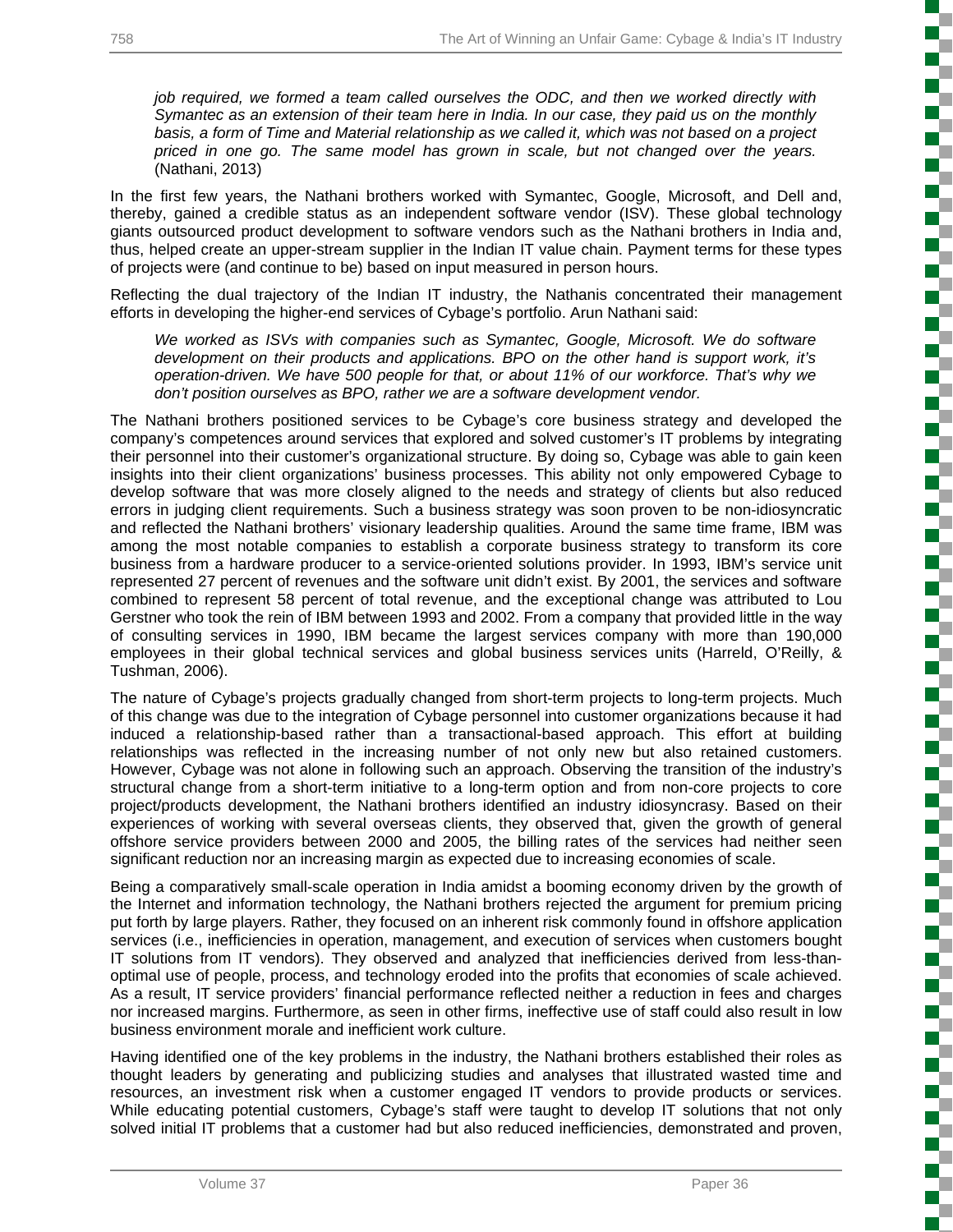that commonly arose in the relationship between IT vendors and their customers. This approach was a key advantage that clients received if they engaged Cybage instead of its competitors.

#### **3.2 Delivering a Unique IT Artifact—ExcelShore**

*Our primary opportunity is not the servicing of the vast needs of our customers, as every industry is full of needy customers. Rather, our key opportunity is exploitation of the inefficient ways in which these customers' needs are currently being serviced by our competitors. Logically, there is no end to improve efficiency. In other words, if the goal is to improve*  inefficiency, there is no end to it. This is the philosophy behind our business.<sup>1</sup>

Driven by the challenge to develop an operational model to deliver a service that could optimize the use of a company's staff, processes, and technology at every step of the resources management process, the Nathani brothers saw a need to differentiate Cybage by focusing on operational excellence and a built-in optimization of the service and products that it offered to its clients. Based on this logic and with the collaboration of a team of 20, they developed and trademarked ExcelShore in 2005.

Initially developed as a tool for Cybage's internal use, ExcelShore computed and analyzed client's data pertaining to business and managerial resources. According to Arun Nathani, they developed ExcelShore to approximate decision making of the human mind. What was done manually (i.e., analyzing spreadsheet data and making a decision) was to be electronically performed and generated. Acting like a dashboard, ExcelShore could process a wide range and multiple levels of data and generate a recommendation that had optimally considered all data combined. The artefact acted to replace decision making stages in a process and help minimize, or even eliminate, human errors and factors attributable to perceptual prejudices and norms. For example, what was the optimal number of technicians that should be maintained in a given software company to minimize their bench-time? ExcelShore could provide recommendations based on data reflecting the company's business history, current operations and prospective projects, and external factors concerning the industry as a whole.

Cybage tested and used the early versions of ExcelShore to improve how it allocated technical and managerial resources to different client projects. As multiple rounds of fine-tuning improved the software's predictive accuracy, Cybage commenced providing it to clients as a value-added offering. For clients, two teams operated ExcelShore: the business development and relationship management teams. At the beginning of a relationship with a client, the business development team collected seven categories of data (i.e., revenue, industry vertical, sub-vertical, team size, billing rate, number of locations, and points of contacts). ExcelShore provided solutions, recommendations, or indexes that helped enrich the data quality management process and improve dashboard usage effectiveness on the client's end. It also helped key stakeholders monitor their key performance indices effectively (see Figure 2). To keep ExcelShore's outputs current and up-to-date, the relationship management teams regularly updated client's data. Thus, the operation of ExcelShore leveraged and strengthened Cybage's relationships with its clients and was an embodiment of the SDL by co-creating value for customers by using customer data.



**Figure 2. Cybage ExcelShore Model (Cybage)11**

l

<sup>&</sup>lt;sup>10</sup> Chairman's speech, Cybage Corporate Presentation (September 2012).<br><sup>11</sup> More information on the ExcelShore model can be found on the Cybage website at http://www.cybage.com/pages/excelshore/excelshore.aspx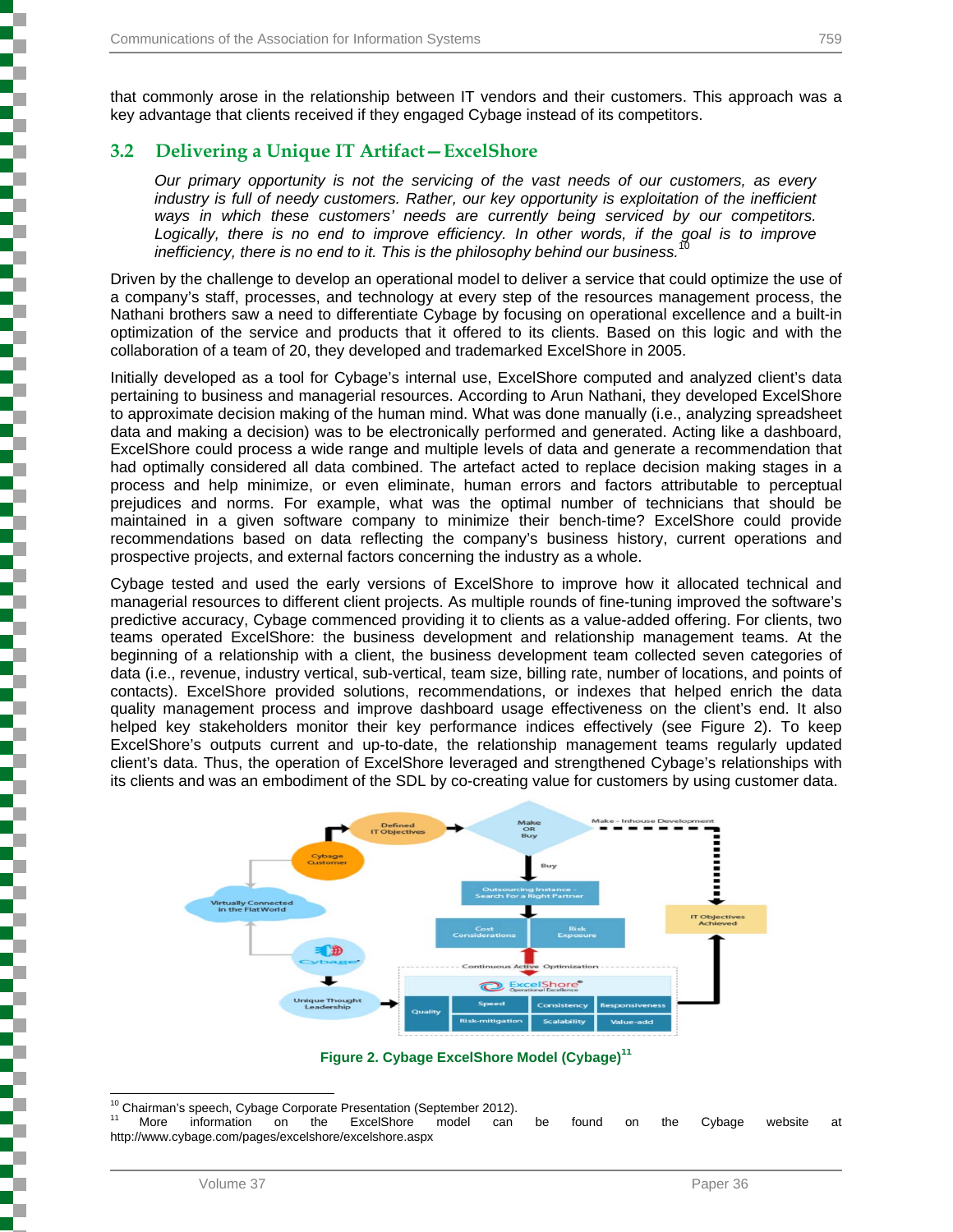Ş

į

Š

Š

į

c

į

į

ExcelShore attempted to approximate the most objective reality possible to greatly improve operational excellence in an organization. Furthermore, it was also a self-renewing model. The more data it had access to, the more acute the model could become and the more accurate the final output could be. Therefore, if provided with large quantities of accurate industry-specific data, ExcelShore could specialize in a specific industry.

ExcelShore was a forerunner of the trend of next-generation dashboards that leveraged big data analytics to provide predictive and prescriptive insights. According to *Information Week*:

*Next-generation dashboards keep workers focused on the right metrics and inform in a way that lets employees take preemptive action. Key features enabling such dashboards include inmemory processing, the ability for users to mash data together and to assemble their own dashboards, key performance indexes, faceted search, mobile, and the ability to link insight to action. With big BI platform vendors IBM, Microsoft, and SAP generally lagging the dashboard capabilities provided by specialty vendors, customers will continue to mix and match systems from different providers*…. (Howson, 2013)

## **3.3 Cybage Cost-setting Strategy**

In terms of pricing, the large-size providers generally set the industry norm. They reasoned their premium charges based on their size, service/product complexity, and greater consistency of service/product deliveries. For example, Tata Consulting Services (TCS), which was the first Indian software exporting company from when it exported software solutions to Iran in 1968, was, and remains till date, the industry leader and role model for other Indian IT companies. For a long time, TCS was able to command a price of its own liking. Similarly, Infosys Technologies, a darling of the stock markets and industry bell weather, was able to maintain a 30 percent operating margin after tax through premium pricing that was predicated on the ability to deliver consistently high-quality IT services.

Cybage's formula of service fees considered the kind of work to be executed, the kind of skill sets required, complexity of the work, duration, the domain vertical (such as healthcare, manufacturing, banking, etc.), and the horizontal piece of software product the clients wanted to outsource (such as development, maintenance, testing, quality assurance, documentation, user interface, etc.) (Cybage, 2013). The fee structure realized a cost-reduction strategy for Cybage that enabled it to break the pricing monopoly of tier 1 firms without compromising its company image. By considering a combination of factors listed above, concurrent with a fundamental focus on improving efficiency per unit price enabled by using ExcelShore, Cybage could offer prices that were generally 20-25 percent lower than its larger-scaled competitors without having to compromise its service quality and consistency.

Cybage's value creation formula was increased efficiency  $=$  higher productivity  $=$  greater output per unit time. Based on this logical flow, Cybage invented its own logic-driven pricing strategy that also posed as a market differentiator, which was an important formula for their customers because most organizations focused on implementing technology rather than on realizing the expected business benefits (Peppard, Ward, & Daniel, 2007). Cybage not only delivered but also empowered clients to realize the value of Cybage's IT services by assisting the client's IT and non-IT executives to understand return-on-investment calculations and true benefits that IT investments generated. Thus, the transferal in the relationship went beyond a simple exchange of a product and payment; rather, it was founded on knowledge exchange and value co-creation.

### **3.4 Expanding Domain Segments**

The Nathani brothers started with offering IT productivity tools and software applications but quickly shifted to providing and supplying offshore (software) development services to global IT vendors. Through partnerships based on the offshore development center (ODC) model, Cybage had co-developed and coengineered products for more than 170 software firms, many of them, including Symantec, Google, Microsoft and Dell, listed on the NASDA $Q^{12}$ .

Nevertheless, the hi-tech domain was not the only area of specialty for Cybage because the company found new growth avenues in other domains such as media and entertainment, travel and hospitality,

 $12<sup>12</sup>$ 12 For more information on Cybage clients, see the Company Profile in the Cybage Corporate Brochure at http://www.cybage.com/\_layouts/cybage/images/expoimages/cybage\_introduction\_document.pdf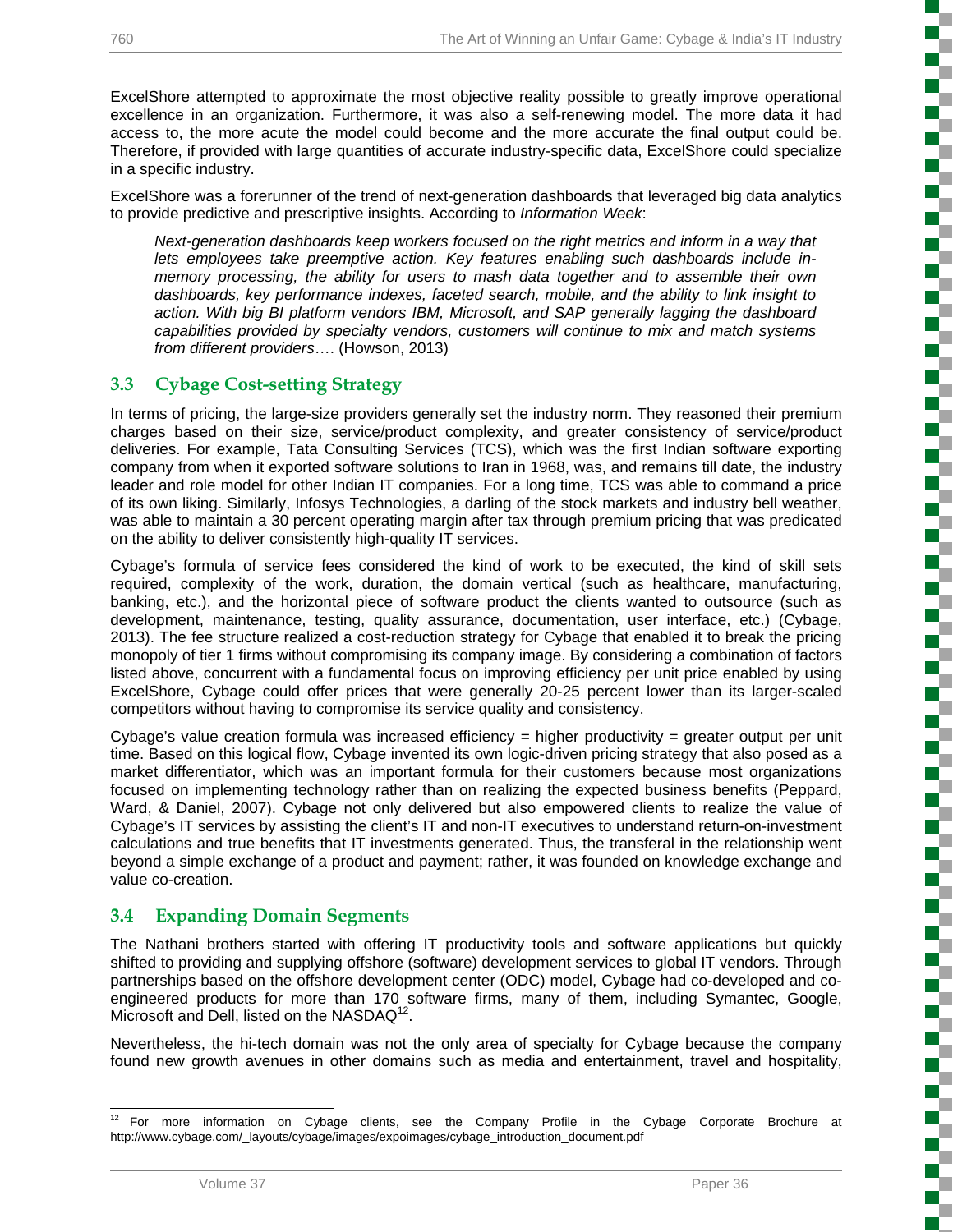retail and distribution, and healthcare and life sciences. The choice of domains was another successful strategic decision that Cybage's leadership team took. Arun Nathani said:

*A lot of Cybage growth has been a result of not just picking the right vertical focus areas, but also not pursuing the wrong industry verticals. For example, BFSI [banking, financial services and insurance] and manufacturing verticals which form the chunk of conventional Indian IT industry were segments not pursued by Cybage because that space was already crowded by*  service providers. Instead, Cybage chose verticals which got more influenced by the advent of *Internet, such as travel because of online influence, retail because of e-commerce influence, and media because of online advertising and marketing. This kind of organic focus on verticals which are more influenced by emerging technologies have resulted in phenomenal success for Cybage.* 

The company entered these new domains by exploiting referrals from close contacts that resulted from successful relationships and leveraging its successful track record. Cybage was able to leverage ExcelShore to develop deeper relationships and achieve increased follow-on sales in these new domains as well, which showcased ExcelShore's applicability across multiple industries because it optimized the common input parameters that go into software development.



## **3.5 Internal Value-Adding Capabilities of ExcelShore**

**Figure 3. Cybage Organization Charts 2004-2010 (Cybage)** 

Between its inception in 1995, to two years after ExcelShore was launched in 2005, the number of Cybage staff increased at a rate of more than 100 percent year-on-year from one to almost 2,000. However, the rate of employee growth tapered off sharply after 2007 and expanded at a moderate and steady pace of 10 percent (see Table 2). This lower employee growth was due in part to the greater efficiencies in operations and resource management that ExcelShore supported. From a wider perspective, ExcelShore was a "convergence" of business intelligence and business performance management (Eckerson, 2005). Between 2004 and 2005, the year when ExcelShore was launched, the number of staff almost doubled. From the original 20 staff working on ExcelShore, the software division nowadays requires 200 professionals to maintain, improve, and expand businesses (see the evolution of Cybage's organizational charts in Figures 3 and 4). The change of the company's organizational structure corresponded to the greater use and application of ExcelShore beyond the IT industry.

Because ExcelShore worked as a performance dashboard, the Cybage's senior officers and managers could use the IT system to help them to clearly and concisely communicate key strategies and goals to all employees on a personal basis. Cybage's management understood that a performance dashboard could be a powerful agent of organizational management and change, and, when deployed properly, it helped the organization to focus much more sharply and precisely on its resources distributions, allocations, and operations to achieve targeted goals<sup>13</sup>. Overall, the internal use of ExcelShore permitted a leaner

<sup>13</sup> 13 According to Eckerson's 2005 book (Eckerson 2005), the majority of organizations already used or were developing a performance dashboard that adhered to a specific methodology for aligning organizations with corporate strategy. Performance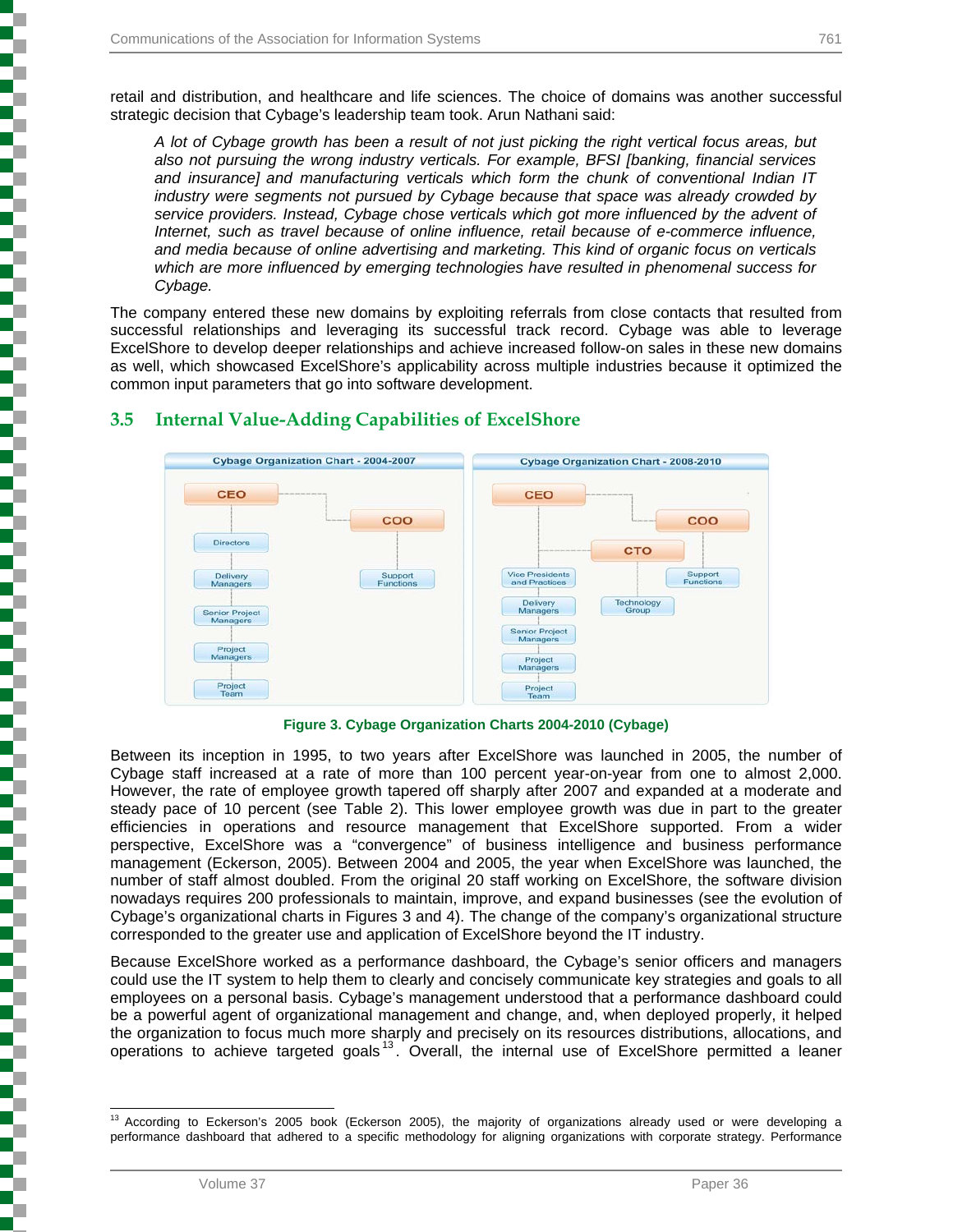organizational structure, more efficient resource use, and the ability to meet delivery quality, delivery timeline, and sales growth targets.

#### **3.6 Next Stage Development**

Could a change of technologies (a disruptive technology) have posed a threat to the ExcelShore model? According to Cybage founder Nathani, the answer lay in the company's position in the value-chain. Given the broad-ranged and high-ended customers that Cybage has served, Cybage has enjoyed the position of serving upstream technology companies and being able to reciprocate those forerunners' first-hand market information. By using lower prices to pass on efficiency improvements gained through ExcelShore, Cybage became a partner of choice for these clients. Furthermore, Cybage has also provided objective consultations to customers who sought offshore product engineering. According to Cybage, the guiding principle of a successful partnership between clients and an IT provider was to maximize return on investment, which stresses the importance of the software provider's role to manage cost and time, or simply, in efficiency management. ExcelShore permitted Cybage to manage efficiency and, thus, be successful in its relationships with clients. While many smaller tech start-ups aimed to find a buyer as a way to capture a return of investment, Cybage did not consider a potential buy-out an option. Nathani said:

*No we don't foresee a potential buy-out. What am I going to do with all that money? I will have nothing more to do whereas now I have so much to do. There is no end to growing ExcelShore— you can always improve your efficiency.* 



**Figure 4. Cybage Organization Charts post-2010 (Cybage)** 

# **4 Epilogue**

l

The pilot's voice over the intercom interrupted Arun Nathani's reminiscence about Cybage's journey. As the airplane banked on its landing approach, the lights of Pune twinkled in the dusk. He looked out over them and glanced over the note he planned to use at the meeting:

*Guided by the fundamental objective that operational efficiency management is a key responsibility of an IT service provider, Cybage's capabilities and ExcelShore driven strategy have made the company an invincible competitor against big players of the industry. Will these capabilities continue to serve us for the next 10 years by enabling Cybage to perfect the art of winning an unfair game?* 

Nathani hoped that the strategy meeting would provide answers to various questions that were critical to the continued success of Cybage. What capabilities differentiated the company from its peers? Had these capabilities enabled Cybage to overcome second- or last-mover disadvantages? What was the role of

dashboards were being implemented to communicate strategy, refine strategy, increase visibility, increase coordination, increase motivation, give a consistent view of the business, reduce costs and redundancy, empower users, and deliver actionable information.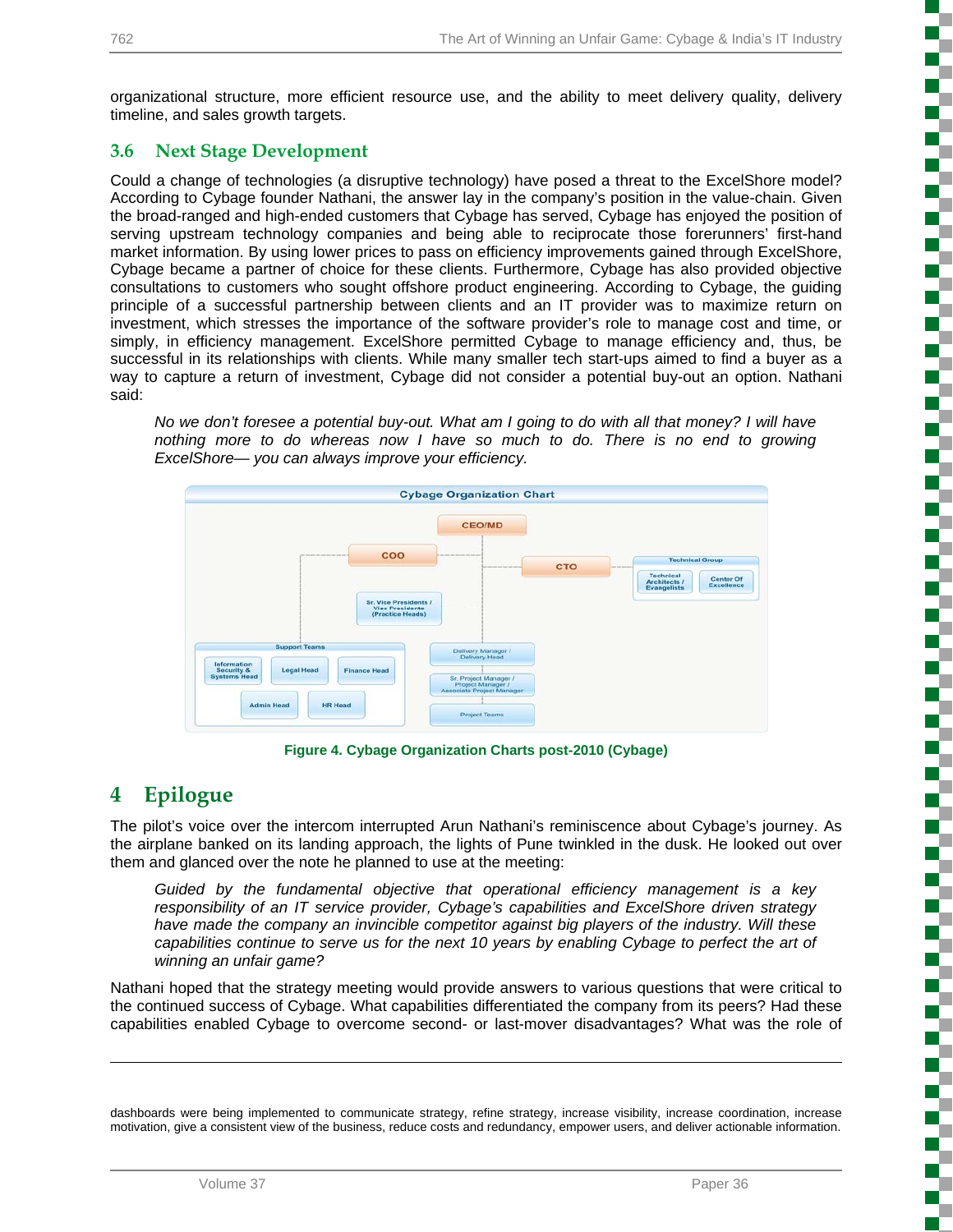Cybage's service system and value co-creation? Most critically, could Cybage's capabilities be applied beyond IT service delivery to deliver any sort of IT-enabled services and, thus, enable Cybage to continue exceling in the art of winning an unfair game?

# **Acknowledgments**

٦

**Contract Contract Contract Contract** 

į

į

i

We are grateful to Arun Nathani and the team at Cybage. Their help in developing this case was invaluable.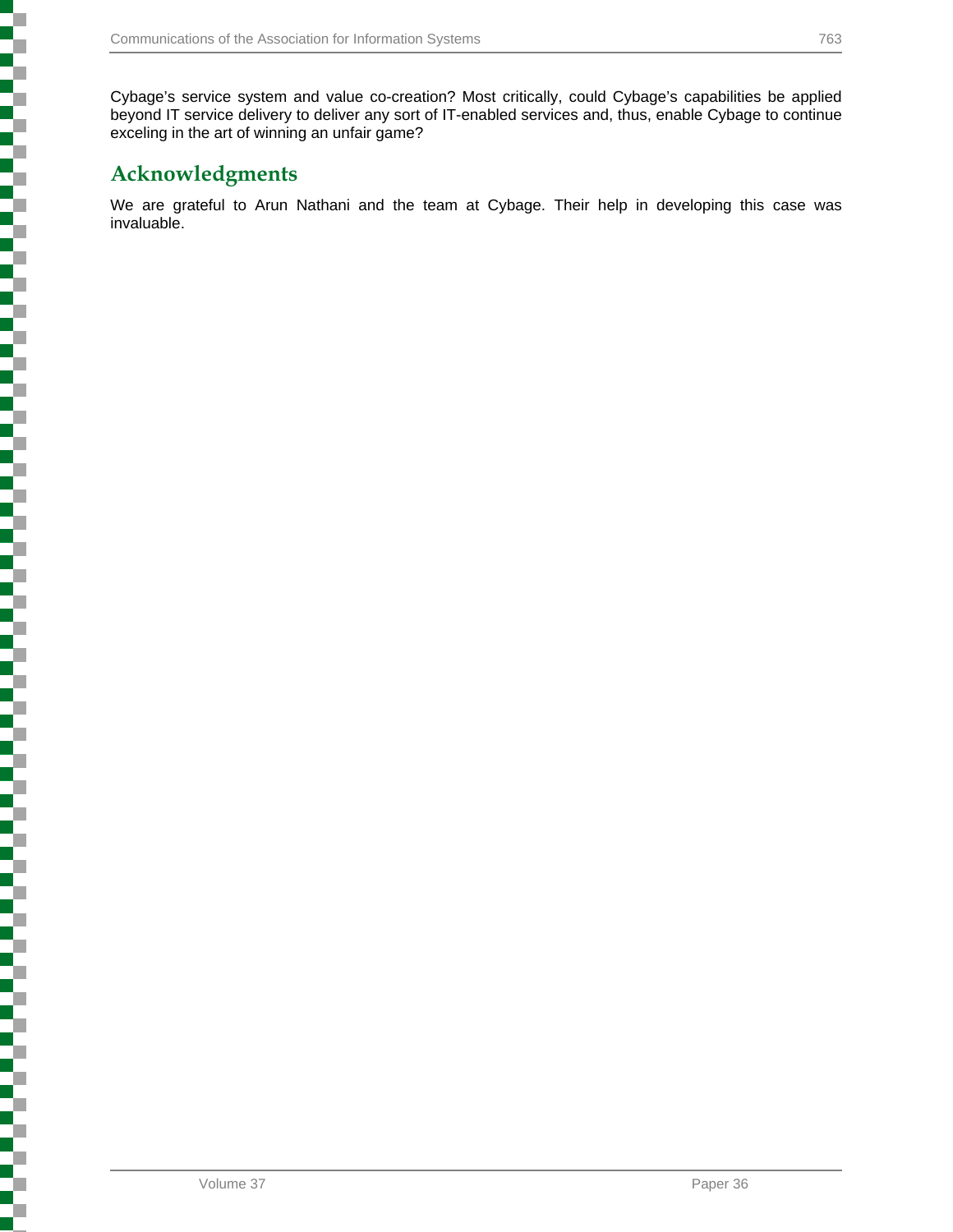Ş

F

į

Š

ĺ

į

Ś

## **References**

- Budhwar, R. (2006). Indian software industry: Moving up the value chain? *B-Cognizance*. Retrieved from http://bcognizance.iiita.ac.in/jul-sep06/brainwave1.html
- Cybage. (2013). *Global IT outsourcing*. Retrieved from http://www.cybage.com/\_layouts/cybage/new/images/pdf/cks\_pricing.pdf
- Eckerson, W. (2010). *Performance dashboards: Measuring, monitoring, and managing your business*. Hoboken: John Wiley & Sons.
- Feeny, D., & Willcocks, L. (1998). Core IS capabilities for exploiting information technology. *Sloan Management Review*, *39*(3), 10.
- Guha, K., & Taylor, P. (1999). Silicon subcontinent: India's software industry is thriving thanks to the millennium bug. *Finance Times*.
- Kathuria, A., & Konsynski, B. (2012). Juggling paradoxical strategies: The emergent role of IT capabilities. In *Proceedings of the 33rd International Conference on Information Systems*.
- Kathuria, R., Porth, S. J., Kathuria, N., & Kohli, T. (2011). Competitive priorities and strategic consensus in emerging economies: Evidence from India. *International Journal of Operations & Production Management, 30*(8), 879-896.
- Khuntia, J., Saldanha, T., & Kathuria, A. (2014). Dancing in the tigers' den: MNCs versus local firms leveraging IT-enabled strategic flexibility. In *Proceedings of the 35<sup>th</sup> International Conference on Information Systems*.
- Harreld, J. B., O'Reilly, C. A., III., & Tushman, M. L. (2006). Dynamic capabilities at IBM: Driving strategy into action (white paper). Retrieved from http://www.exed.hbs.edu/assets/Documents/dynamiccapabilities.pdf
- Howson, C. (2013). 7 top business intelligence trends for 2013. *Information Week*. Retrieved from http://www.informationweek.com/software/business-intelligence/7-top-business-intelligence-trendsfor-2/240146994
- Nathani, A. (2013). Personal communication.
- Newsfactor. (2012). India tier 1 IT companies: Revenue up 25.76 percent. Retrieved from http://www.newsfactor.com/story.xhtml?story\_id=030000IW8TX0
- PTI. (2013). IT sector to grow 12-14%; Exports at \$86 Bn: Nasscom. *The Economic Times*. Retrieved from http://economictimes.indiatimes.com/tech/ites/it-sector-to-grow-12-14-exports-at-86-bnnasscom/articleshow/26102524.cms
- Peppard, J., Ward, J., & Daniel, E. (2007). Managing the realization of business benefits from IT investments. *MIS Quarterly Executive*, *6*(1), 1-11.
- Shetty, S. (2013). Gartner says top five Indian providers grew 13.3 percent in 2012, exceeding global IT services industry growth rate of 2 percent. *Gartner.* Retrieved from http://www.gartner.com/newsroom/id/2496815
- TeleTech. (2011). Global outsourcing revenue to reach \$464 billion this year. Retrieved from http://www.teletech.com/news/enterprise-management/global-outsourcing-revenue-to-reach-464 billion-this-year-800554149/
- Vargo, S., & Lusch, R. (2004). Evolving to a new dominant logic for marketing. *Journal of Marketing, 68*(1), 1-17.
- Vargo, S., Lusch, R., & Akaka, M. A. (2010). Advancing service science with service-dominant logic. In P. P. Maglio, C. A. Kieliszewski, & J. C. Spohrer (Eds.), *Handbook of Service Science* (pp. 133-156). New York: Springer.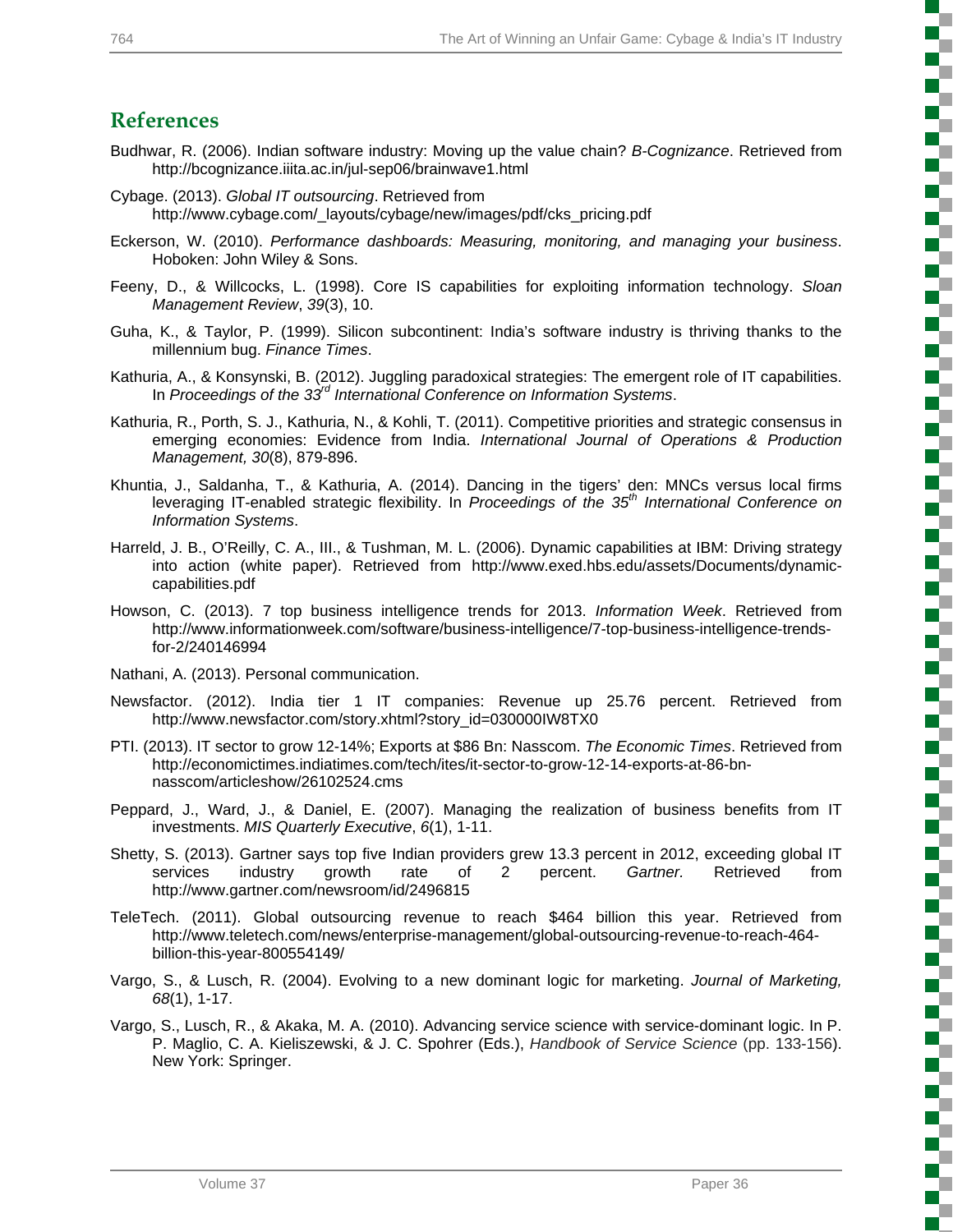# **Appendix A**

**Contractor** 

į

┋

į

₿

į

5

j

₿

Ş J,

ì

While there are several types and taxonomies of capabilities, (Feeny & Willcocks, 1998) suggest that there are nine core IT capabilities that companies ought to focus on, instead of IT as a concept, as core to the business' future capacity to exploit IT successfully:

- 1 Leadership
- 2 Business systems thinking
- 3 Relationship building
- 4 Architecture planning
- 5 Making technology work
- 6 Informed buying
- 7 Contract facilitation
- 8 Contract monitoring, and
- 9 Vendor development.